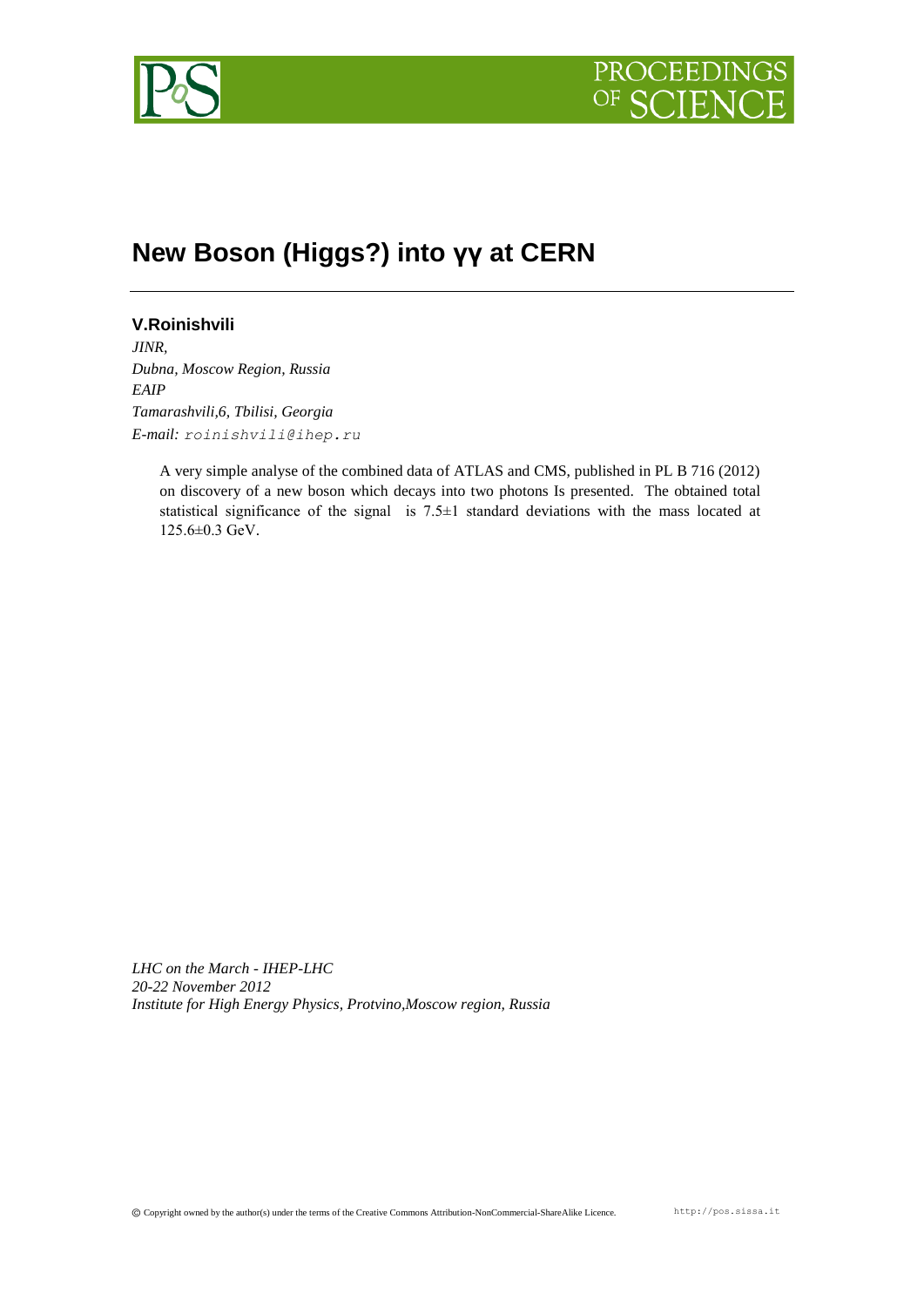I think that one day somebody will combine the CMS and ATLAS data on the discovery of a new boson B(Higgs?)  $\rightarrow \gamma \gamma$ . But I am more than 80 years old and have no time to wait. So I decided to do it now using already published ATLAS and CMS articles in PL B 716 (2012). Because in the articles there are no tables with raw data neither of CMS, nor of ATLAS, together with Nikolai Tkachenko we have digitized figures from the ATLAS (fig.4) and from the CMS (fig.3). Obtained in this way data were fitted (using MINUIT) by the following expression:

$$
Y = \frac{W}{\sqrt{2\pi}\sigma} \exp\left[-\frac{(m_{\gamma} - M)^2}{2\sigma^2}\right] + Bkg
$$

where Y corresponds to the S/(S+Bkg) weighted events from Fig.3 in the CMS article or to the ∑ weights from Fig.4 in the ATLAS article. W, M and σ are the weight, mass and width of the signal. The shape of the background was chosen as

$$
Bkg = \frac{1}{\left(A + Bm_{\gamma}\right)^4}
$$

which describes the backgrounds very well for both experiments and has only 2 parameters. There are 4 free parameters – W and M for the signals and A and B for the backgrounds. The resolutions of the effective mass of two gammas  $-\sigma$  where fixed to the known values of the spectrometers.



The obtained parameters of the backgrounds were used to define the ratio R=Y/Bkg for CMS and ATLAS, which are plotted on the following picture.